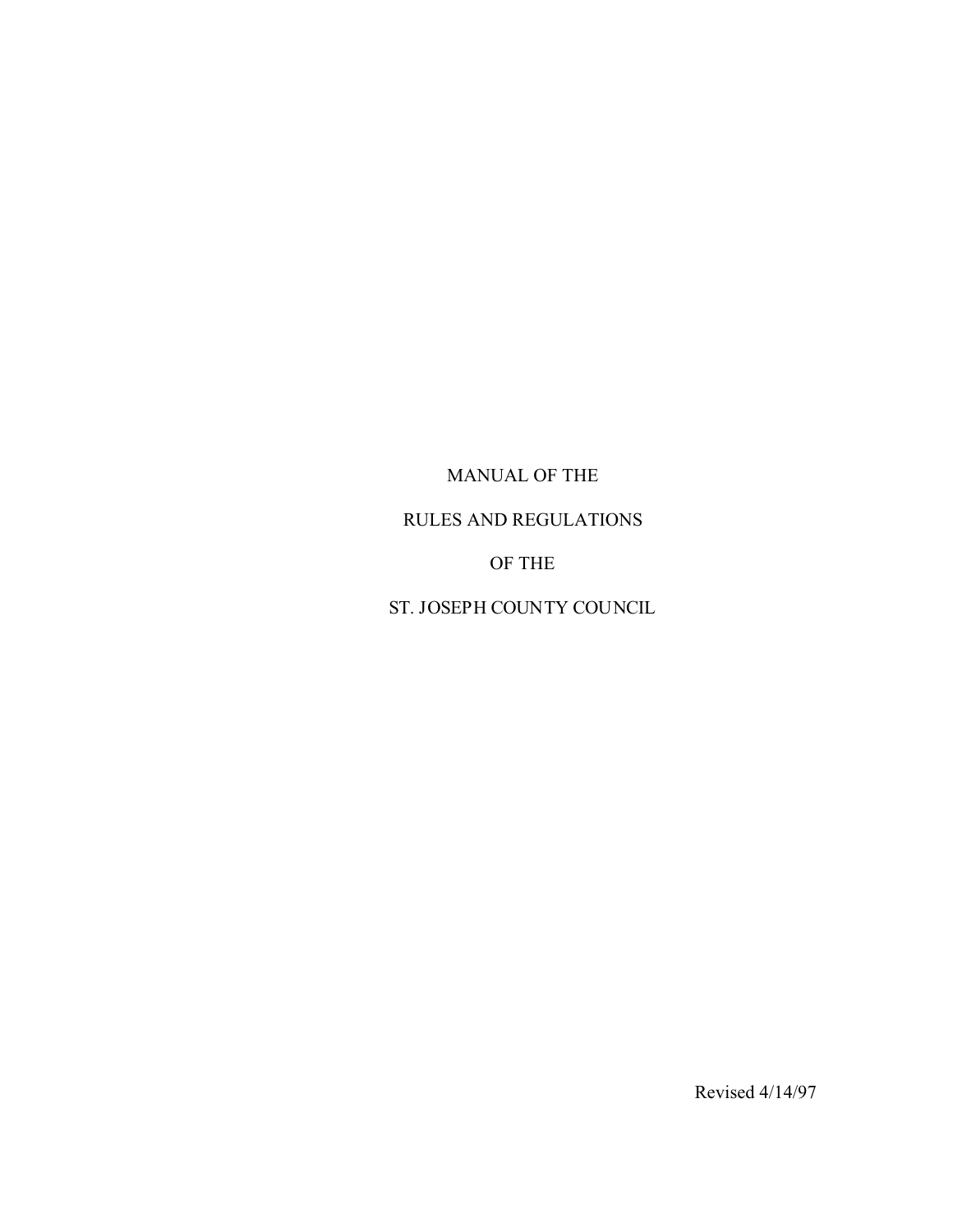# TABLE OF CONTENTS OF RULES AND REGULATIONS OF THE ST. JOSEPH COUNTY COUNCIL

| Item                                                 | Page                     |
|------------------------------------------------------|--------------------------|
| Advertising (Notice and Publication) Sec. 5-D        | 5                        |
| Agenda (Order of Business) Sec. 5-C                  | $\overline{4}$           |
| Committees (Listings) Sec. 2-D and Sec. 8            | $\overline{2}$           |
| Rules Committee Sec. 8-A                             | $\boldsymbol{7}$         |
| Rules and Regulations of Committees Sec. 8-C         | $\,8\,$                  |
| <b>Standing Committees Sec. 8-B</b>                  | $\overline{7}$           |
| Definitions Sec. 2                                   | 1                        |
| County Council Sec. 2-B                              | $\mathbf{1}$             |
| Officers Sec. 2-D                                    | 2213222                  |
| Ordinances Sec. 2-G                                  |                          |
| Public Laws 163 and 158 Sec. 2-A                     |                          |
| Resolution Sec. 2-I                                  |                          |
| Sessions Sec. 2-C                                    |                          |
| Special Committees Sec. 2-F                          |                          |
| <b>Standing Committees Sec. 2-E</b>                  |                          |
| <b>Statutory Resolution Sec. 2-H</b>                 |                          |
| Election of Officers (Organizational Meeting) Sec. 4 | 3                        |
| Filing of Ordinances Sec. 9-K                        | 9                        |
| Governing Rules of Order Sec. 12                     | 10                       |
| Intent Sec. 1                                        | 1                        |
| Meetings Sec. 5 and Sec. 6                           | 4                        |
| Regular Meetings Sec. 5-A                            | $\overline{\mathcal{A}}$ |
| Special Meetings Sec. 6                              | 5                        |
| Notice and Publication Sec. 5-D                      | 5                        |
| Officers Sec. 2-D and Sec. 7                         | $\overline{2}$           |
| President (Duties) Sec. 7-A                          | 6                        |
| Vice President (Duties) Sec. 7-B -                   | 6                        |
| 2nd Vice President (Duties) Sec. 7-C                 | $\overline{7}$           |
| Order of Business (Agenda) Sec. 5-C                  | $\overline{4}$           |
| 1                                                    |                          |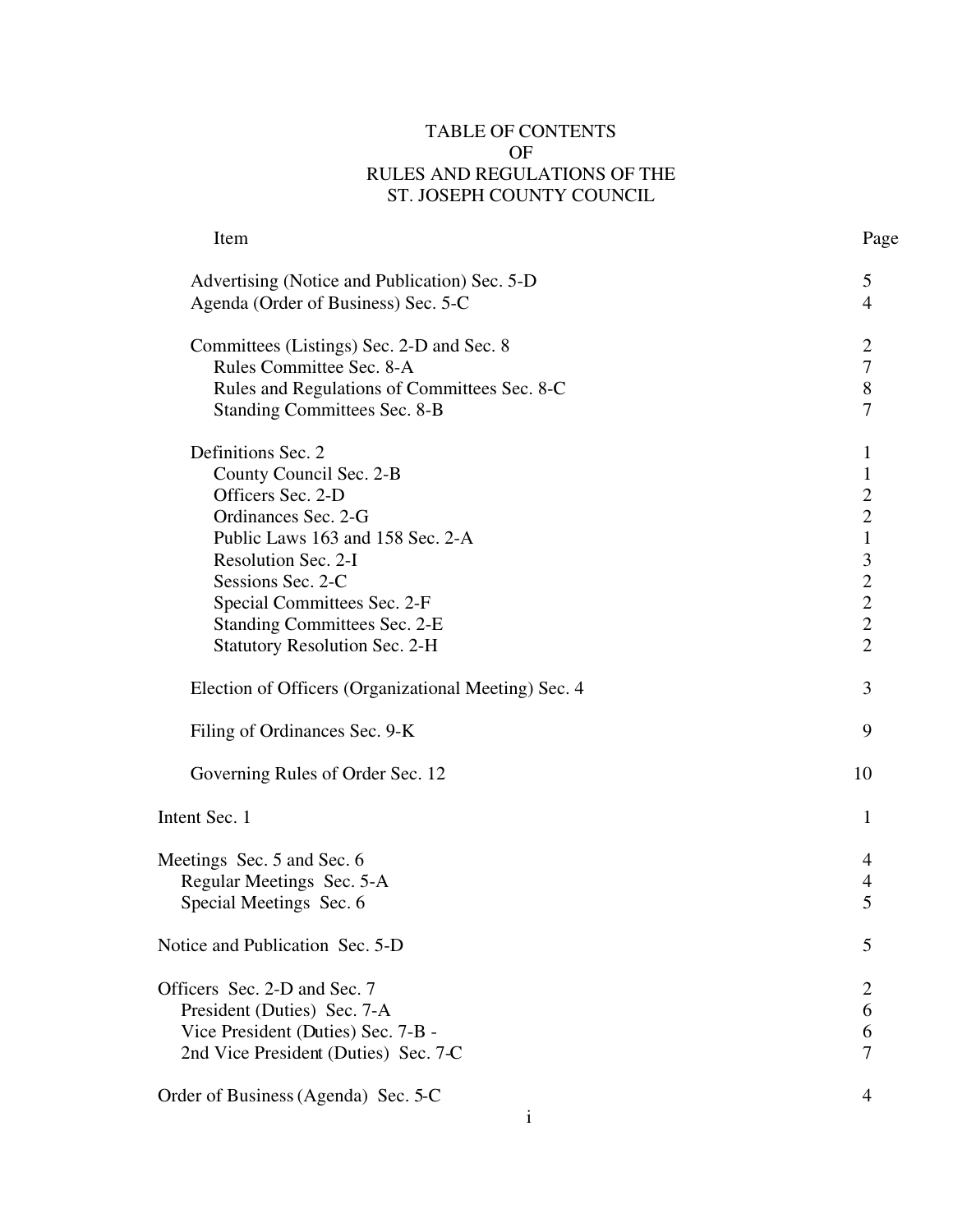#### Item Page

| Ordinance (Definition) Sec. 2-G                         | $\overline{c}$          |
|---------------------------------------------------------|-------------------------|
| Appearance on Agenda Sec. 9-B and G                     | 8                       |
| Assignment to Committee Sec. 9-P                        | 11                      |
| Effective Time Sec. 9-L                                 | 10                      |
| First Readings Sec. 9-C                                 | 9                       |
| Journal or Log of Ordinances Sec. 9-H                   | 10                      |
| Passage Sec. 9-F                                        | 10                      |
| Readings Sec. 9-A                                       | 9                       |
| Reassignment Sec. 9-0                                   | 11                      |
| Refer Back to Committee Sec. 9-D                        | 9                       |
| Re-Introduction Sec. 9-E                                | 10                      |
| Responsibility Sec. 9-N                                 | 11                      |
| Secretarial Responsibility Sec. 9-K                     | 10                      |
| Stripping of Ordinances - Sec. 9-M                      | 10                      |
| Suspension of Rules Sec. 9-I                            | 10                      |
| Withdrawal Sec. 9-Q                                     | 11                      |
| Organization Meeting Sec. 4                             | $\overline{3}$          |
| Powers and Duties Sec. 3                                | $\overline{3}$          |
| Precedence of State Statutes Sec. 13                    | 12                      |
| Public Hearings Sec. 15                                 | 14                      |
| Attendance of Requesting Person/Department Sec. 15-A    | 14                      |
| Non-attendance of Requesting Person/Department Sec.15-B | 14                      |
| Notification to Requesting Person/Department Sec. 15-C  | 15                      |
| Public Laws 163 and 158 Sec. 2-A                        | $\mathbf{1}$            |
| Quorum Sec. 5-B                                         | $\overline{4}$          |
| Regular Meetings Sec. 5-A                               | $\overline{4}$          |
| Resolutions Sec. 2-I and Sec. 10                        | 11                      |
| Review of Council Staff Sec. 8-A(5)                     | $\overline{7}$          |
| Roberts Rules of Order Revised Sec. 12                  | 12                      |
| Rules of Order Sec. 12                                  | 12                      |
| Sessions Sec. 2-C                                       | $\overline{\mathbf{c}}$ |
| Special Committees Sec. 2-F                             | $\overline{c}$          |
| Special Meetings Sec. 6                                 | 5                       |
| Staff Sec. 11                                           | 12                      |
| Statement of Intent Sec. 1                              | 1                       |
| <b>Statutory Resolution Sec. 2-H</b>                    | 3                       |
| Suspension of Rules Sec. 9-I                            | 10                      |
| Voting Sec. 14                                          | 13                      |
| Absentee Voting Sec. 14-F                               | 14                      |
| Abstaining from Voting Sec. 14-A                        | 13                      |
| Changing One's Vote Sec. 14-C                           | 13                      |
|                                                         |                         |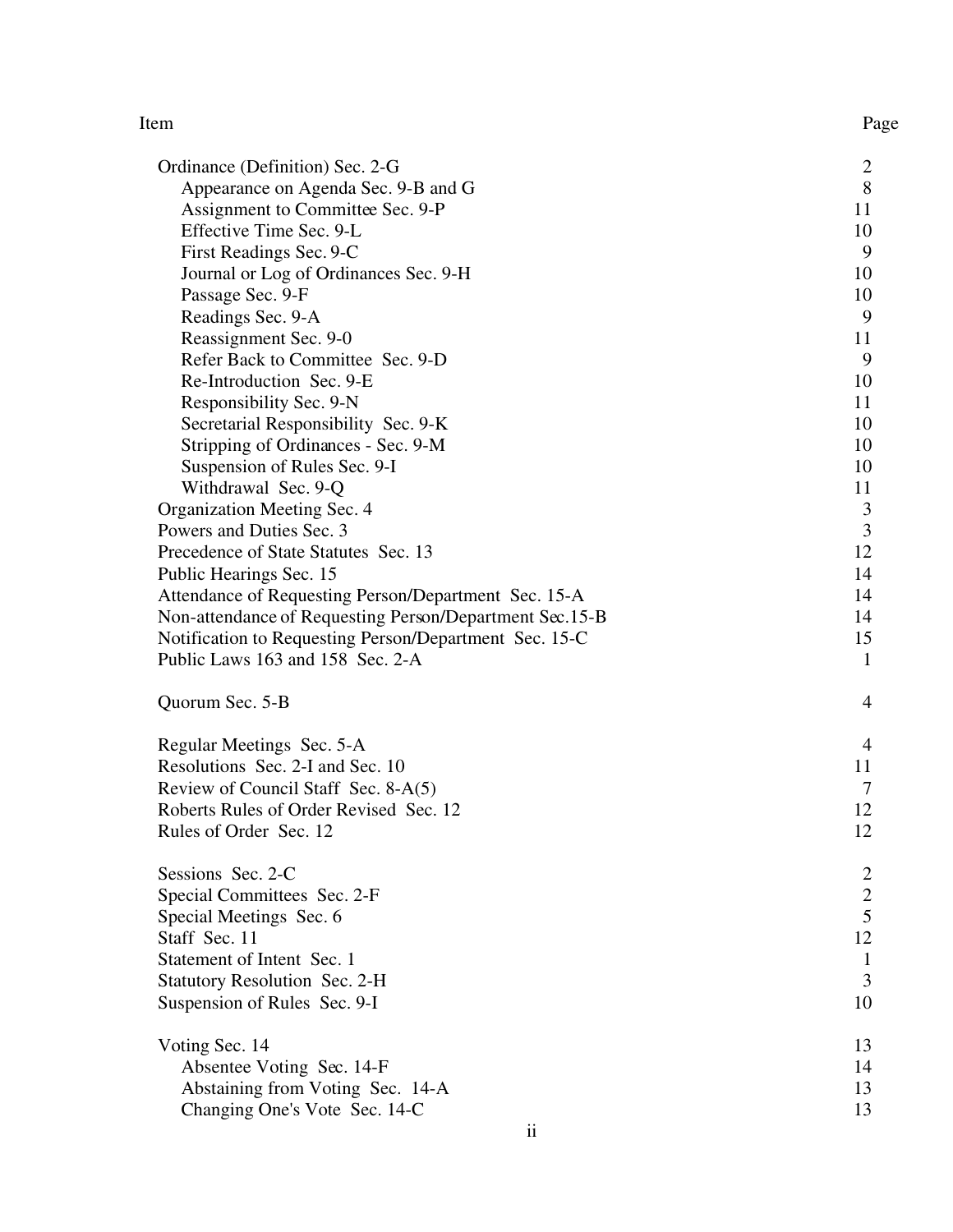Item Page

| Methods of Voting on Motions Sec. 14-D             | 13 |
|----------------------------------------------------|----|
| Roll Call Vote Sec. $14-D(1)$                      | 13 |
| Show of Hands Sec. $14-D(3)$                       | 14 |
| Voice Vote Sec. $14-D(2)$                          | 14 |
| Verifying a Vote Sec. 14-E                         | 14 |
| Voting on Questions Affecting One's Self Sec. 14-B | 13 |
| Withdrawal of Ordinances Sec. 9-Q                  |    |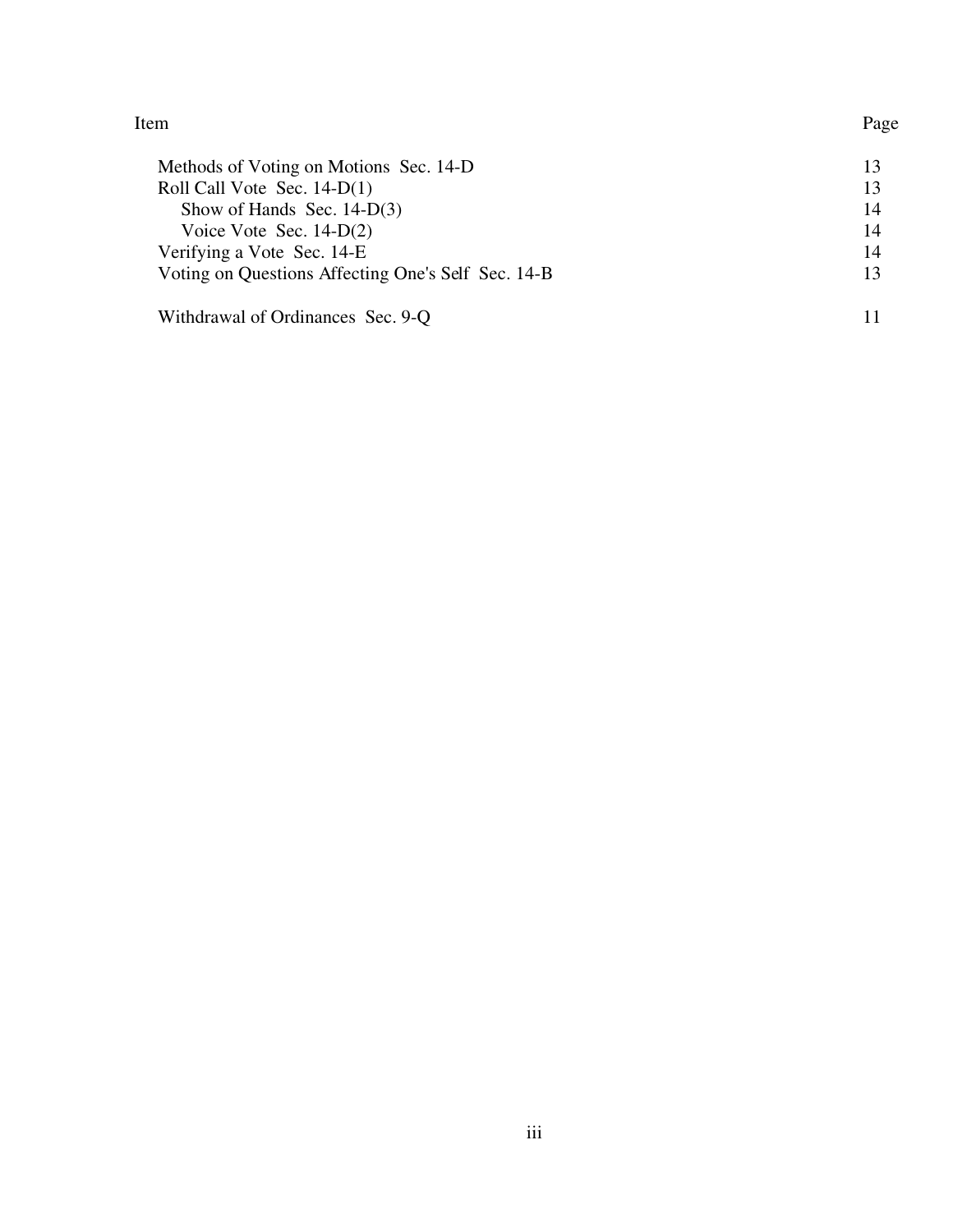# **RULES OF THE ST. JOSEPH COUNTY COUNCIL**

# **BE IT RESOLVED** by the County Council of St. Joseph County:

# **SECTION 1: STATEMENT OF INTENT**

The County Council of St. Joseph County has been constituted to pass any and all ordinances and resolutions including those for taxa-tion, finance and the appropriation of money and to oversee the operation of the government of this County. The cornerstones of this institution shall be:

- A. That the powers of office be performed justly and faithfully.
- B. That services of the county government be provided efficiently and equitably.
- C. That in matters of public concern, there shall be maximum public participation to inform, and to submit general opinion to achieve wise and timely action.
- D. That the intent of Council actions always be interpreted in favor of openness, efficiency, orderliness and timeliness.

In service to its solemn charge and trust, and within the limits of its founding law IC 1971, 17-1-28-1, as added by Acts 1973, P.L. 163, Sec. 1 Page 843; henceforth referred to as P.L. 163, as from time to time amended, this Council establishes the following organization and rules of conduct.

(Resol. No. 13-77 Effec.. 1-1-78)

# **SECTION 2: DEFINITIONS**

- A. PUBLIC LAW 163 AND PUBLIC LAW 158
	- 1. **Public Law 163** refers to IC 1971, 17-1-28-1, as added by Acts 1973, P.L. 163, Sec. 1, Page 843.
	- 2. **Public Law 158** refers to IC 1971, 17-2-2.5-1, as added by Acts 1975, P.L. 158, Sec. 1, Page 914.
- B. COUNTY COUNCIL

 Nine (9) members nominated, elected and qualified in accordance with P.L. 163, Acts of 1981, P.L. 11, Sec. 143 (IC 36-2-3-3), and/or Indiana Code 1971, 3-2-9-1 et seq., as added by Acts 1977, P.L. 20, Sec. 1, et seq. shall constitute the County Council and shall be the Legislative Authority within and for St. Joseph County.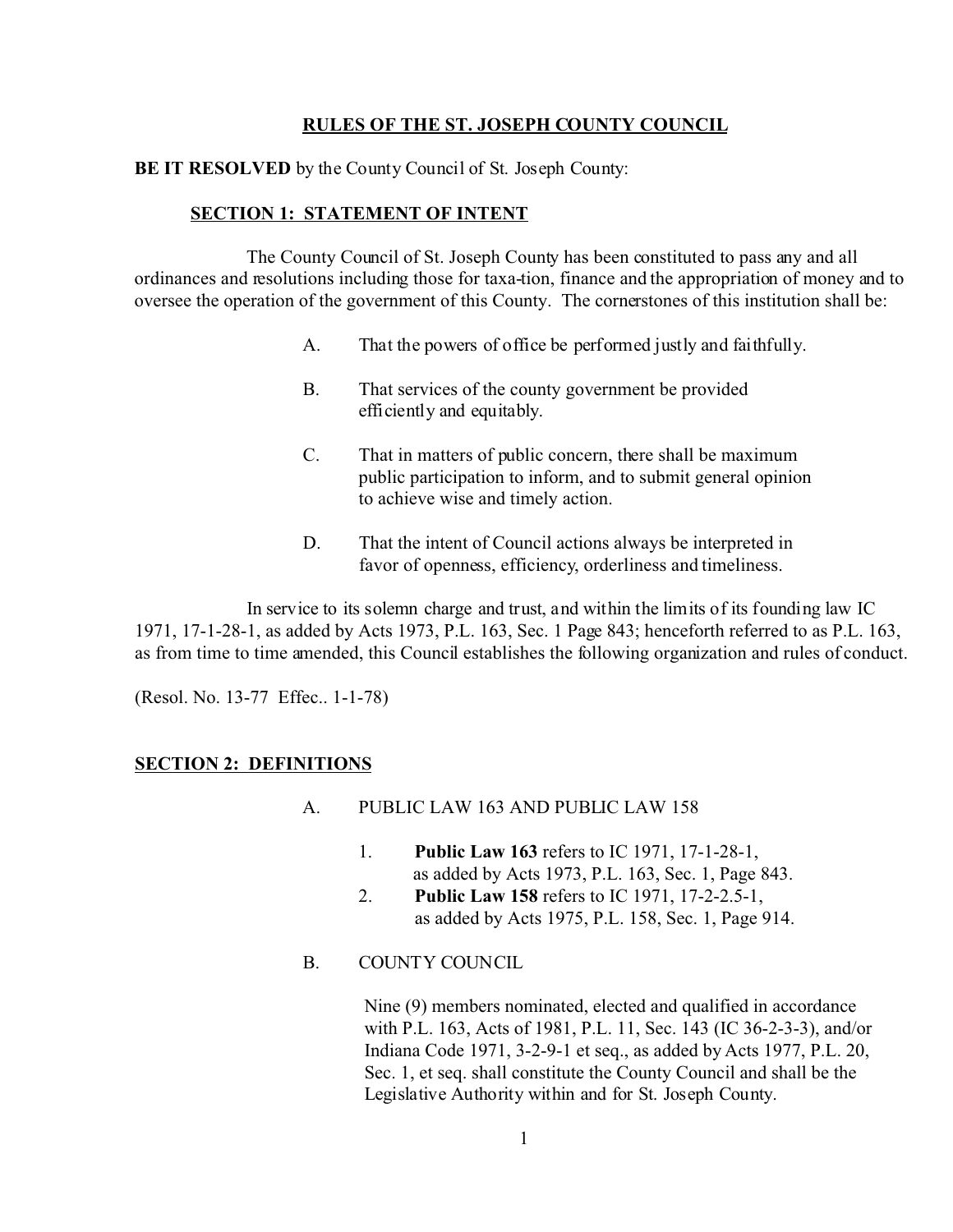## C. SESSIONS

The County Council shall be in session when a duly advertised or called meeting acting with the order and rules of this Resolution is called to order by the presiding officer.

## D.OFFICERS

The President, Vice President and Second Vice President shall constitute the Officers of the Council.

# E.STANDING COMMITTEES

The standing committees of the County Council shall be:

#### 1. Rules

- 2. Engineering and Transportation 3. Land Use Planning
- 4. Human Services and Criminal Justice
	- 5. Budget and Administration

#### F.SPECIAL COMMITTEES

A majority vote of the Council may establish a special committee to be designated as permanent or temporary.

#### G.ORDINANCE

An official act of the County Council in the performance of its legislative duties which upon ratification by the Board of County Commissioners or upon approval by the Ordinance by two-thirds (2/3) of the membership of the County Council within sixty (60) days after the veto thereof, by the Board of County Commissioners, will have the force and effect of law within St. Joseph County, and will be operative for the government of that County.

#### H.STATUTORY RESOLUTION

An official act of the County Council in the performance of its legislative duties which, upon proper ratification and promulgation will have the force and effect of law within St. Joseph County, by which, pursuant to State Statute, must be enacted in the form of a resolution.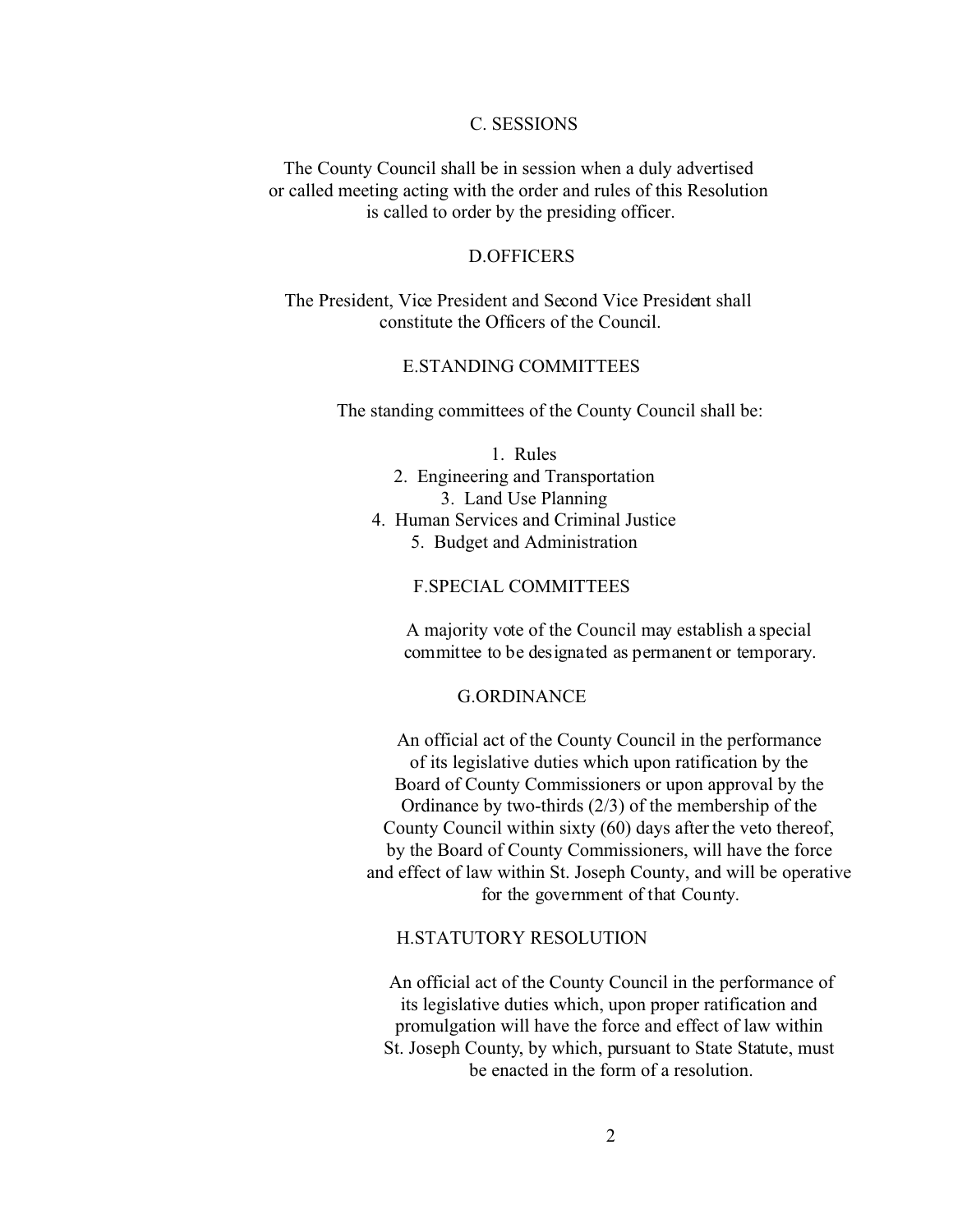## I.RESOLUTION

An expression of the County Council's opinions, an alteration of its rules, a regulation of, or concerning the Council's internal affairs and proceedings, an expression of thanks or gratitude, a censure or legislative action which will not have the force of law within St. Joseph County or be operative for the government of that county.

(Resol. No. 13-77 Effec. 1-1-78; Resol. No. 11-83 Effec. 12-6-83 Amending Section 2-B)

#### **SECTION 3: POWERS AND DUTIES OF THE COUNTY COUNCIL**

The County Council is authorized to exercise those powers and duties specified in Section 10 of P.L. 163, Sec. 1 through 8 of P.L. 158, and other applicable provisions of the statutes of the State of Indiana, all as from time to time amended.

(Resol. No. 13-77 Effec. 1-1-78)

#### **SECTION 4: ORGANIZATION OF THE COUNTY COUNCIL**

The members of the County Council shall hold an organizational meeting on the first Tuesday in each January, unless such date coincides with a legal holiday, in which event the organizational meeting shall be held on the next succeeding day, at which meeting the Council members shall elect by majority vote of the Council one (1) of its members to serve as its President and presiding officer and one (1) as Vice President and one (1) as Second Vice President. Providing, however, that no member of the Council may hold more than one (1) such office at any one (1) time. Each such officer shall serve in that position until a successor is elected.

(Resol. No. 13-77 Effec. 1-1-78)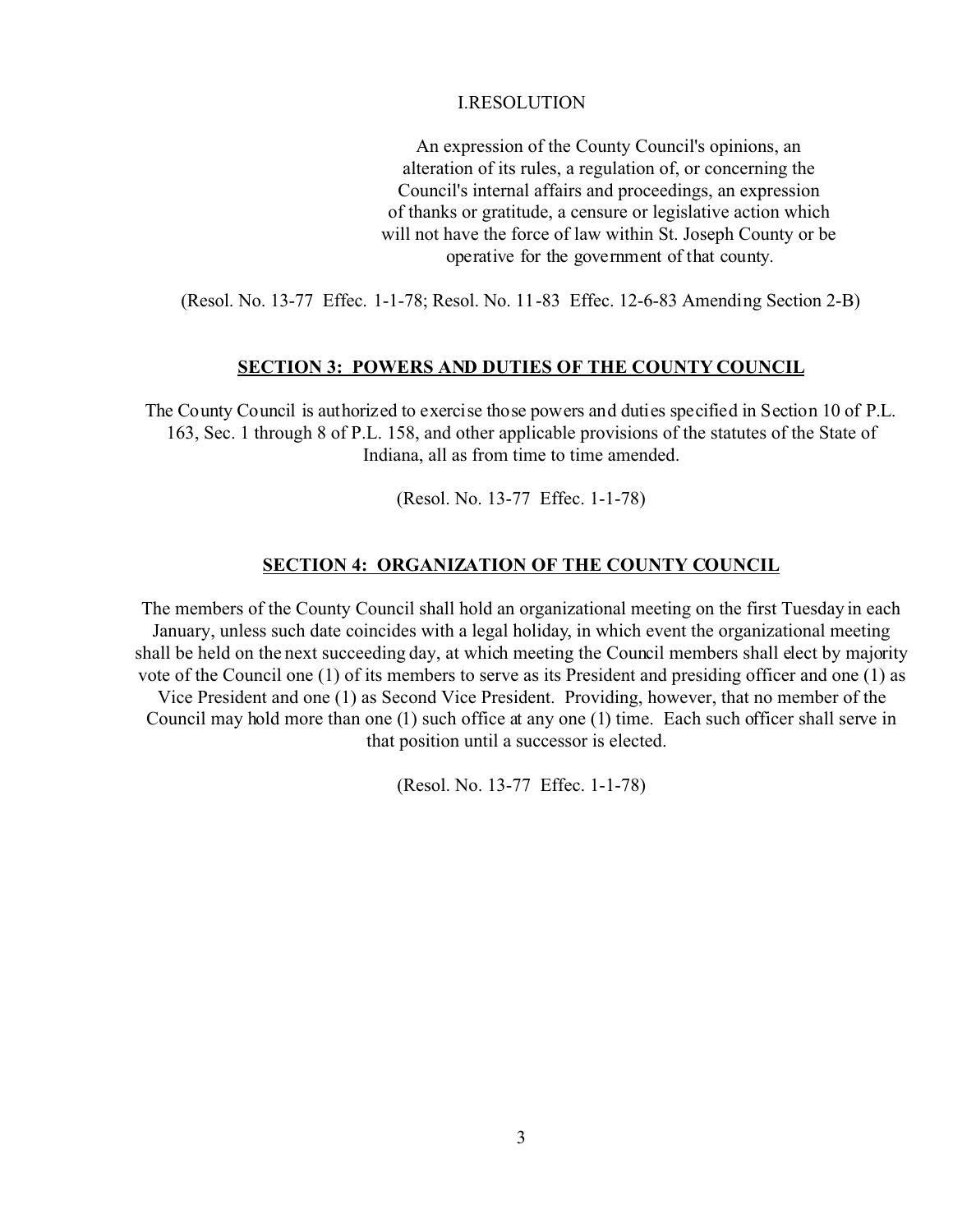## **SECTION 5: REGULAR MEETINGS OF COUNTY COUNCIL**

# A.REGULAR MEETING

The regular meetings of the County Council shall be open meetings held on the second Tuesday of each month, provided that such meeting does not conflict with a meeting of the Board of County Commissioners. If any regular meeting date falls on a legal holiday, the Council at the last preceding regular meeting may elect to meet on the regular date or the succeeding day. Regular meetings of the County Council shall be called to order by a representative of the St. Joseph County Sheriff's Department, if so requested by the St. Joseph County Council. In the event no representative of the St. Joseph County Sheriff's Department is present to call the meeting to order, then the President, or in his absence the Vice President shall call the Council to order, or in his absence, the Second Vice President shall call the Council to order. If the latter is absent, any member of the Council, upon motion, may be called to the chair, and shall act as presiding officer, only until the arrival of one (1) entitled to preside.

#### B.QUORUM

A quorum shall consist of six (6) members elect of the Council. All sessions must have a quorum present to conduct business. [Resol. R3-96 (part) Effec. 1-9-96]

## C.ORDER OF BUSINESS

The regular order of business for the County Council shall be as follows:

1. Call to Order 2.Pledge of Allegiance 3.Invocation 4.Petitions, Communications & Miscellaneous Matters 5.Report from County Auditor 6.Report from County Commissioners 7.Report from Council Standing Committees 8.First Readings 9.Resolutions (if there are any) 10.Public Hearings and Second Readings 11.Unfinished Business 12.New Business 13.Privilege of the Floor (limit to 3 minutes for items not on the agenda) 14.Adjournment (Resol. R12-93 – Effec. 7/13/93)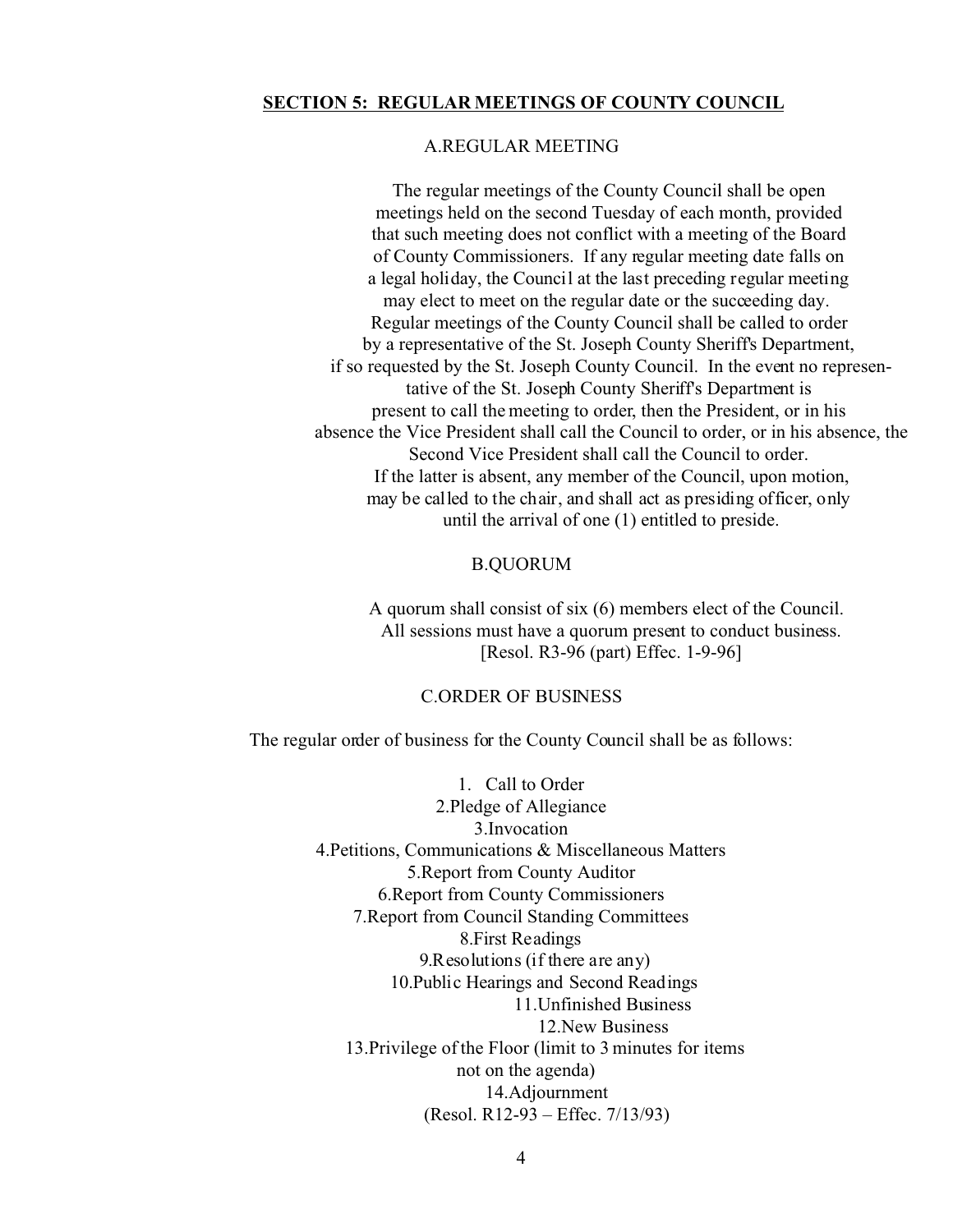## D.NOTICE AND PUBLICATION

Notice of a regular meeting of the County Council must be advertised two (2) weeks prior to such meeting. Said advertising shall include the date, time and place of such meeting, together with department identifications, account numbers and amounts of ordinances to be considered. This advertising must be turned over to the County Auditor before noon on the Tuesday prior to the first advertising. All advertising must be published in a newspaper of general circulation.

Notice of a Special Meeting of the County Council shall be published one (1) time in accordance with provisions of IC 1971, 5-3-1, at least one (1) day before the meeting.

In addition, public notice of the date, time and place of any meetings, or executive sessions, and of any rescheduling or reconvened meetings of the St. Joseph County Council shall be given at least forty-eight (48) hours notice, before the meeting, by:

> 1.Posting a notice thereof at the principal office of the County Council; and,

2.Depositing in the United States mail with postage prepaid, or by delivering the notice to all news media which filed by the preceding January 1, an annual written request for such notice with the offices of the County Council

(Resol. No. 13-77 Effec. 1-1-78; Resol. No. 11-83 Effec. 12-6-83 Amending Section 5-A and 5-B)

#### **SECTION 6: SPECIAL MEETINGS**

In addition to the regular meetings of the County Council, a special meeting of the County Council may be called by the County Auditor or by a majority of the County Council by giving forty-eight (48) hours written notice of the session to be held, and by the publication of such notice, one (1) time, pursuant to provisions set forth in I.C. 1971 5-3-1, at least one (1) day before the meeting. Provided, however, that the President of the Council is hereby authorized to call such a special session upon the written request of a majority of the members of the Council, provided that notice and publication requirements provided for herein, are complied with.

(Resol. No. 13-77 Effec. 1-1-78)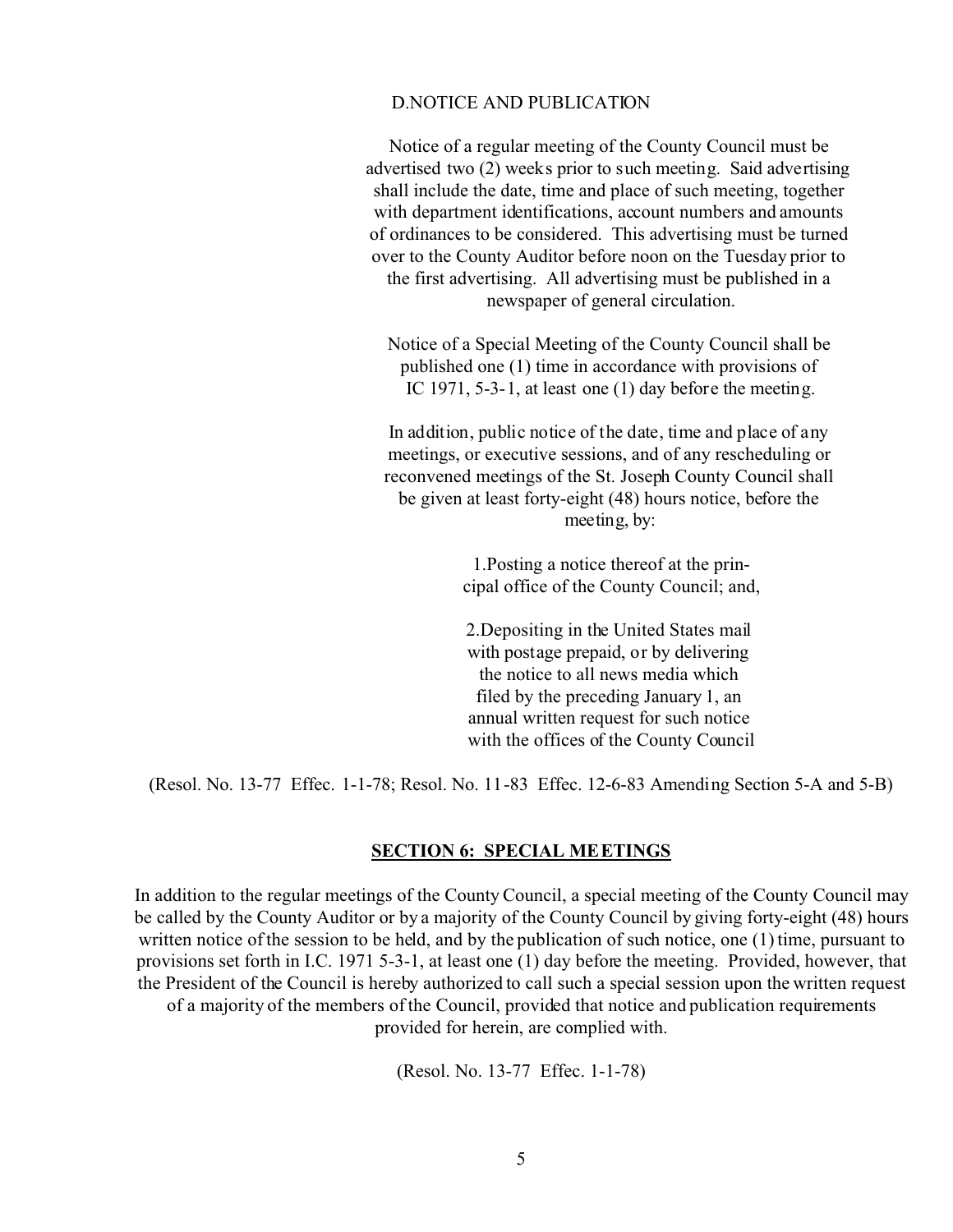# **SECTION 7: OFFICERS OF THE COUNTY COUNCIL**

A. PRESIDENT

 The President of the County Council shall be elected at the organizational meeting of the Council by a majority of the Council from among its members for a one (1) year term.

The President shall:

1.Call meetings to order and preside over said meeting.

2.Serve as Chairman of the Rules Committee.

3.Sign all ordinances, resolutions, motions and orders passed by the Council.

4.Perform all other duties entrusted to him in this resolution, and P.L. 163.

5.Not serve as Chairman of any other committee, except a special, temporary committee.

# B.VICE PRESIDENT

The Vice President of the County Council shall be elected at the organizational meeting of the Council by a majority of the Council from among their members for a term of one (1) year.

The Vice President:

- 1.Shall call regular meetings to order and preside over such meetings in the absence of the President.
- 2. Shall serve as a member of the Rules Committee.
- 3. May serve as the Chairman of any other single standing committee, and additionally, may serve as Chairman of a special and/or temporary committee.
- 4. Shall sign all ordinances, resolutions, motions and orders passed by the Council in the absence of the President.
	- 5. Shall perform all other duties entrusted to him in this resolution and P.L. 163.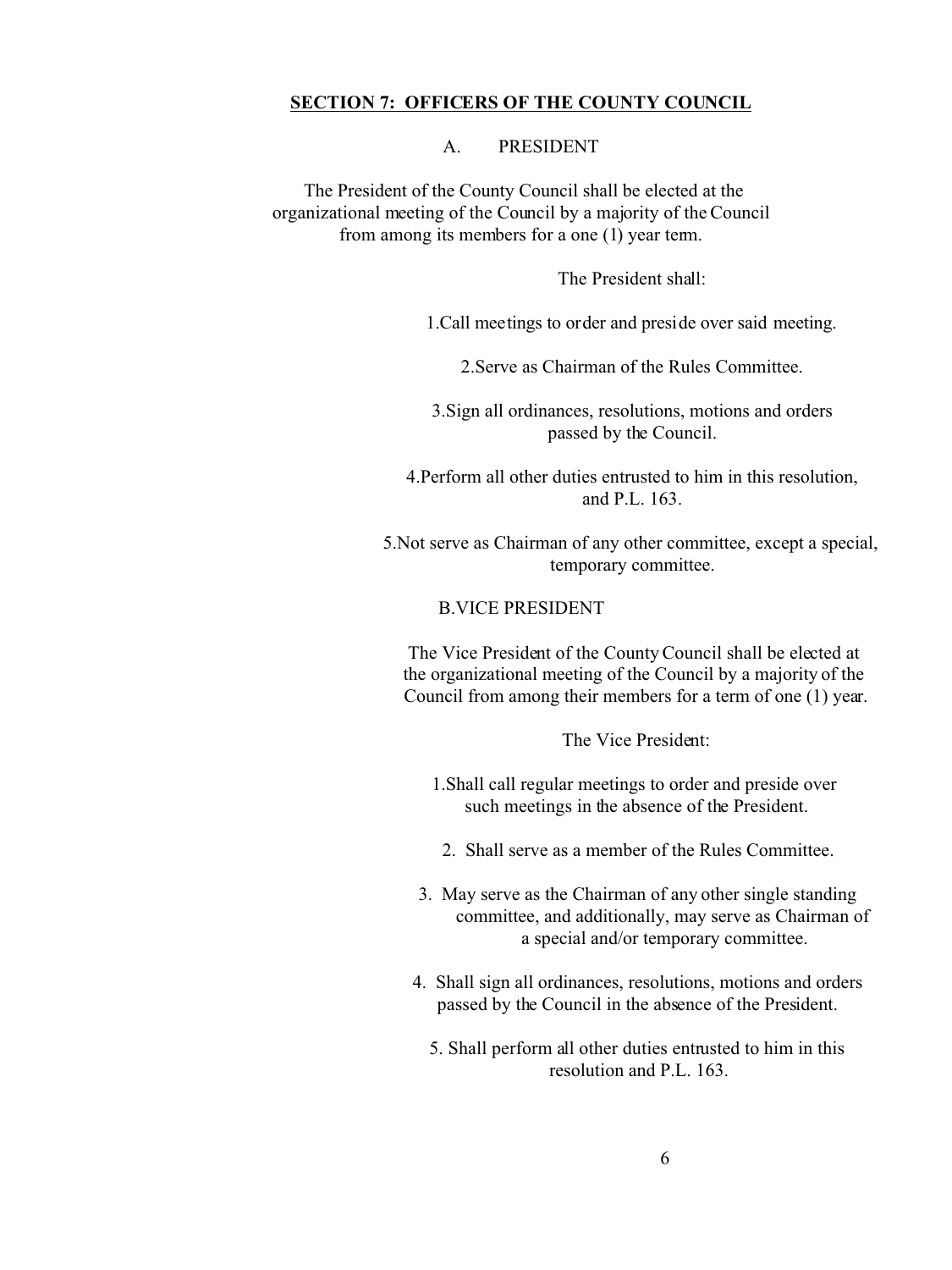# C. SECOND VICE PRESIDENT

Shall be elected by a majority of the Council from among its members for a term of one (1) year. The Second Vice President, shall in the absence of the President and the Vice President have all the rights, powers and duties herein granted to the Vice President, and in addition:

1. Shall serve as a member of the Rules Committee; and,

2.May serve as Chairman of only one (1) committee.

(Resol. No. 13-77 Effec. 1-1-78)

# **SECTION 8: COMMITTEES OF THE COUNTY COUNCIL**

# A. RULES COMMITTEE

Is composed of the President, Vice President and Second Vice President. It shall:

> 1.Appoint members to standing committees and fill vacancies on select committees.

2.Assign proposed legislation to particular committees.

3. Review the minutes of all Council meetings.

4.Shall review and report upon such proposed legislation and/or any other propositions for consideration by the Rules Committee, as may be assigned to it. In such instance, the Rules and Regulations of committees as specified in Section 8-C of these rules shall likewise apply to the Rules Committee.

5. Shall annually review and evaluate existing Council staff requirements and evaluate the performance of the existing Council staff. A report of the findings thereof shall be made to the Council, as a whole, on or before March 1st of each year, which report shall include: a recommendation concerning the need for additional legal or administrative personnel; termination of existing staff members; employment of replacement of personnel. 7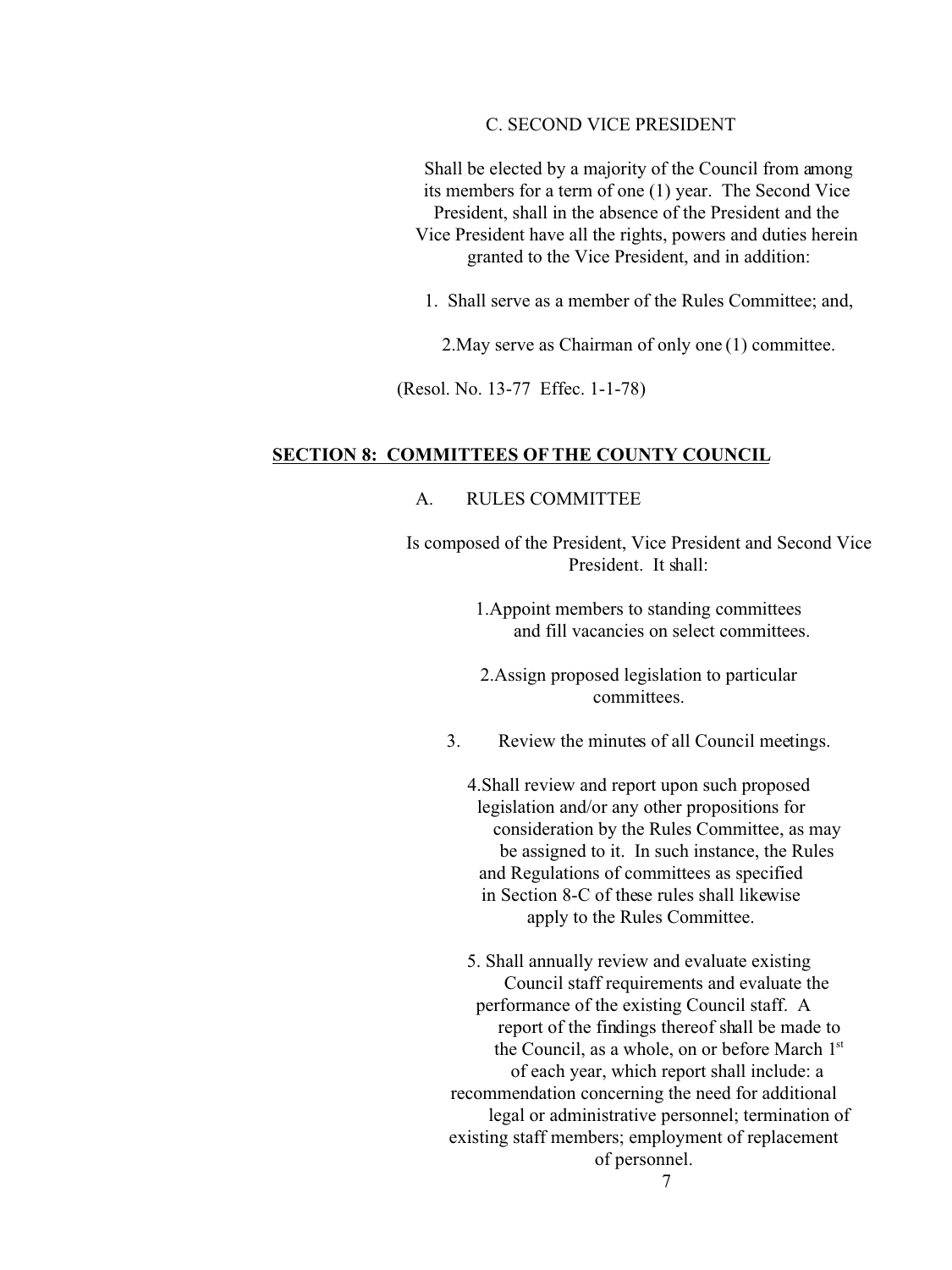## B. STANDING COMMITTEES

 Shall be composed of not less than three (3) or more than seven (7) members appointed by the Rules Committee. The Chairman shall be elected by a majority of the members of the Committee. No individual shall serve as Chairman of more than one (1) standing committee.

#### C.RULES AND REGULATIONS OF COMMITTEES

 1. A majority of the members of a Committee shall constitute a quorum. Provided, however, that it shall require a majority vote of all the members of a committee to report back a proposed ordinance to the County Council with recommendation. Proposals shall be reported back to the Council for further direction if no action is taken by the committee within sixty (60) days, or upon demand by a majority of the County Council.

> 2.Written or verbal notice shall be given to all members of the committee by the Chairman thereof, at least forty-eight (48) hours prior to the committee meeting; provided, however, that if a committee meeting is called to deal with an emergency involving actual or threat, to person or property, or actual or threatened disruption of a governmental activity by any event, then said time requirement for such notice shall not apply, but:

> > a.The public must be given notice of the meeting by posting a notice thereof, at a reasonable time in advance of said meeting, specifically the date, place and time, and subject matter of said meeting, in the offices of the County Council; and,

> > b.By providing similar notice to the news to the news media which have requested notice of meetings.

3.Unanimous vote shall be necessary to suspend the rules and regulations governing committee meetings.

(Resol. No. 13-77 Effec. 1-1-78; Resol. No. 09-80 Effec. 6-17-80 Amending by Adding Section 8-A.4 and Deleting Section 8-C.3 and Renumbering Section 8-C.4; Resol. No. 11-83 Effec. 12-6-83 Amending Section 8-A and 8-B)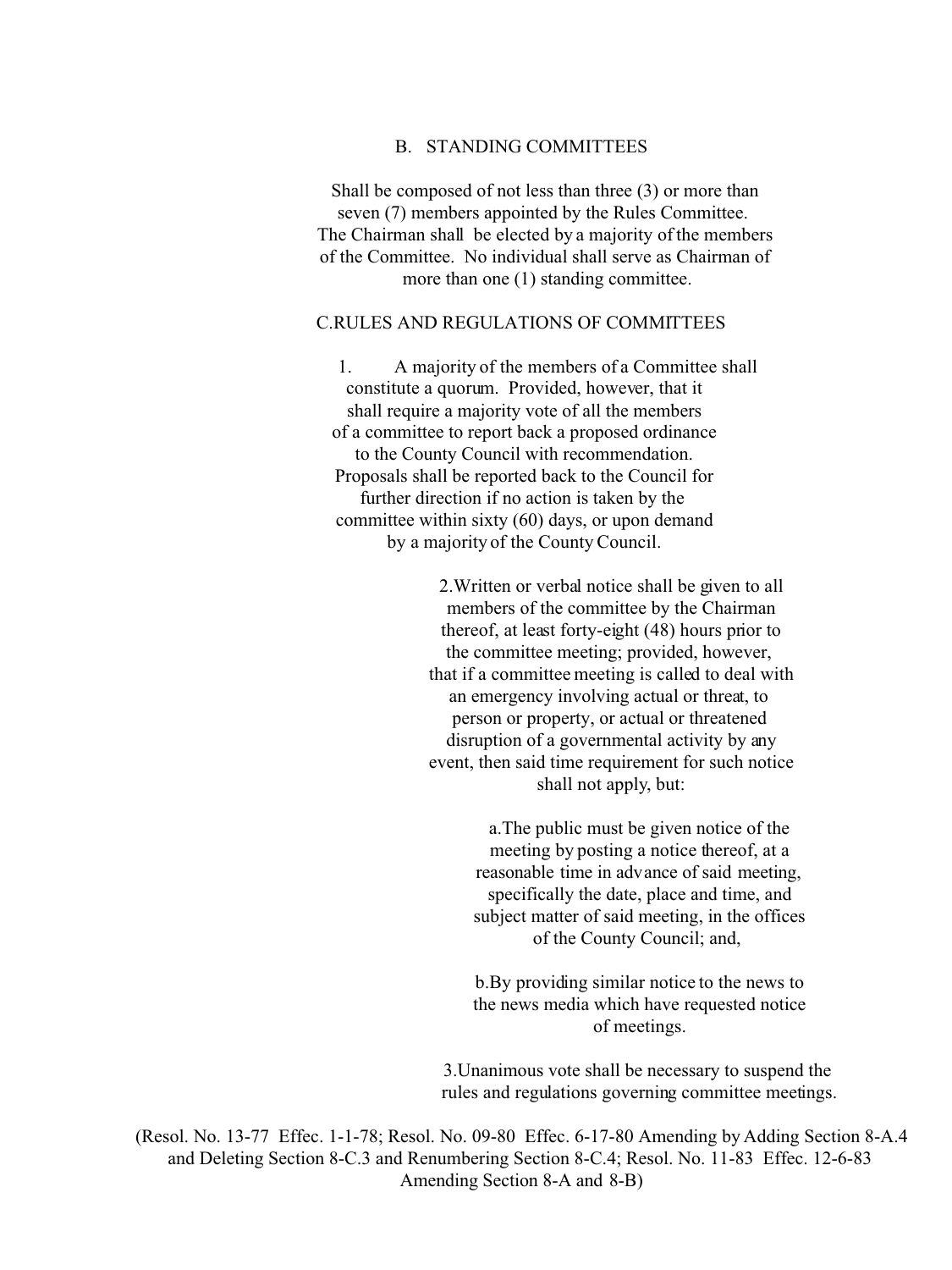## **SECTION 9: ORDINANCES**

Ordinances passed by the County Council and signed by the County Commissioners, or passed in accordance with P.L. 163, over the veto of the Commissioners shall have the effect of law in St. Joseph County of the State of Indiana. The following rules shall govern the Council:

> A. Every proposed ordinance shall be read two (2) times before final action, but no proposed ordinance shall be read the second time, or receive final action, on the same day or at the same meeting it is introduced, except by unanimous roll call vote of all members present, and then only when there are present and voting at least a majority of all the elected members, except that actions regarding additional appropriations made by the County Council may be introduced and passed on the same day; provided, however, that publication and notice required for such additional appropriation be first satisfied. Further, a request for transfer of funds within a departmental budget may receive both first and second reading at the same meeting, provided that such transfer of funds does not increase the approved department total budget.

B. No ordinance or resolution shall appear on the agenda of any meeting of the County Council unless said ordinance or resolution has been filed in the office of the Secretary of the County Council on or before the Wednesday immediately prior to said meeting.

> C. Proposed ordinances shall be given a first reading before the Council by title only, after which time it shall be referred to committee by the presiding officer; provided, however, that should a member of the Council, at the meeting in which a proposed ordinance is assigned to committee, formally objects to said assignment; such ordinance shall be referred to the Rules Committee for committee assignment.

D. A proposed ordinance may be referred back to committee for further amendment after initial committee action by motion of any councilman and majority vote of the quorum.

E. A period of six (6) months must lapse before a proposed ordinance or resolution that has been defeated by Council action can be reintroduced; this rule may be waived by a two-thirds (2/3) vote of the total Council.

F.Passage of a proposed ordinance shall be by a majority vote of the members elect of the Council.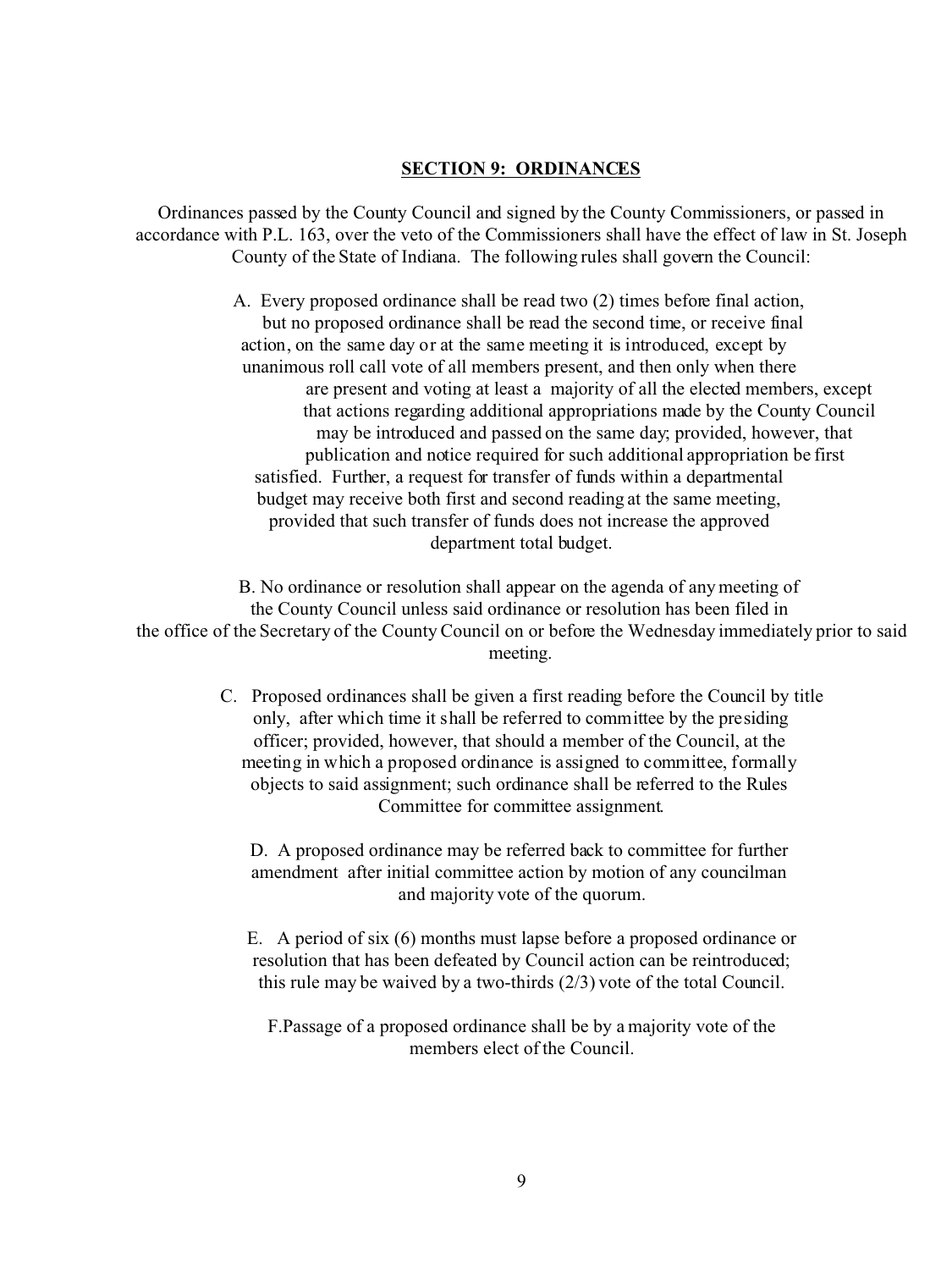G.Those who may request a proposed ordinance to be placed on the agenda of the Council for action shall include the presiding officer, committee of action chairman, or the sponsor of the proposed ordinance. If a proposed ordinance has been held in committee for twelve (12) months or more, the presiding officer of the Council, or the sponsor of the proposed ordinance, may place such proposed ordinance on the agenda of the Council for action. Should such action return said proposed ordinance back to committee, the committee of action shall not hold said proposed ordinance in committee more than sixty (60) days, at which time said proposed ordinance must receive final action by the Council, or be withdrawn from Council consideration.

- H. A journal of all proceedings shall be maintained and shall include pertinent data.
	- I The Council may suspend these rules upon unanimous approval of all members of the quorum, or members elect of the Council present, whichever is greater.

 J.To insure accurate final printing of ordinances after passage, all proposed ordinances acted upon favorably by the Council shall be checked by the Auditor and acted on by the County Commissioners.

 K. The Secretary of the County Council shall be responsible for the printing and distribution of all ordinances in effect in a current and codified form. The Secretary of the County Council shall establish an open file system by number of all current ordinances and resolutions.

L.Ordinances are effective at the time and manner provided in P.L. 163 and P.L. 158.

- M. Amendments to a proposed ordinance shall be restricted to proposed subject matter only (no ordinance stripping procedures shall be allowed).
	- N. All proposed ordinances require sponsorship by a Council member, unless so stipulated by other State Statutes.
	- O.A proposed ordinance may be reassigned to another committee by a motion of the sponsor of the ordinance with the approval of the Rules Committee and the majority of the quorum.
	- P. Assignment of proposed ordinances to committee shall be by subject matter.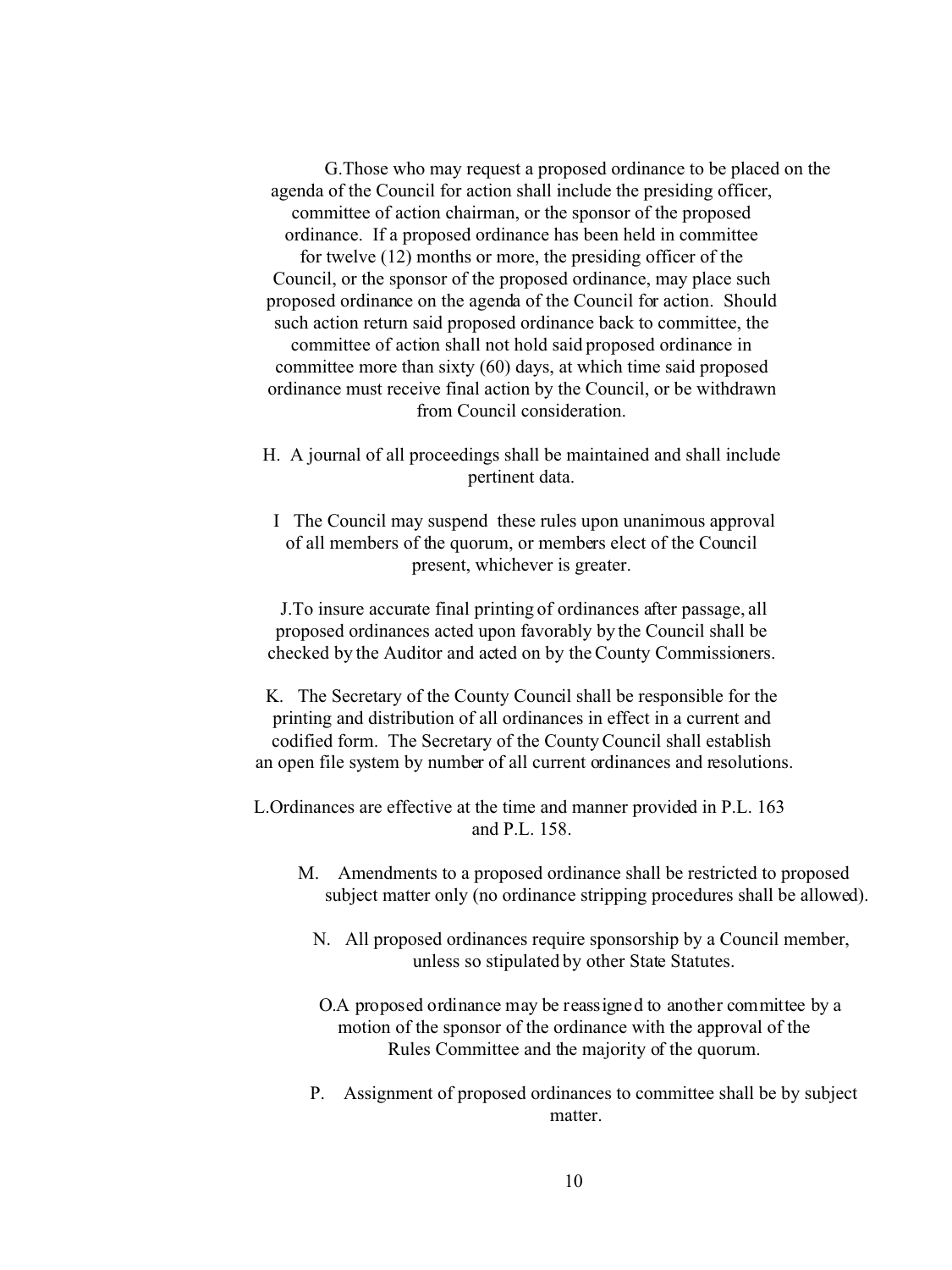Q.The withdrawal of an ordinance prior to the first reading of a proposed ordinance or resolution, the same may be withdrawn by the sponsor thereof without obtaining the consent of the Council or any member or portion thereof, by notifying the President of the Council, in writing, of his or her intention and desire to so withdraw the proposed ordinance or resolution, and such withdrawal shall be effective as of the date of such notice.

 Following the first reading of a proposed ordinance or resolution, the same may be withdrawn only with the consent and approval of a majority of the Council. Such a request to withdraw a proposed ordinance or resolution, following its first reading shall be made by motion of the sponsor at a regular or open meeting of the Council, which motion shall not require a second for consideration. Should no member of the Council object to such withdrawal at the time the motion for withdrawal is made, the proposed ordinance or resolution shall be automatically withdrawn. In the event a member of the Council objects to such withdrawal, at the time the motion for withdrawal is made, the motion shall be presented to the Council for consideration and the proposed ordinance or resolution may be withdrawn only with the approval of a majority of the members of the Council.

(Resol. No. 13-77 Effec. 1-1-78; Amended Resol. No. 09-80 Effec. 6-17-80 Amends wording of Sec. 9-A and Sec. 9-G

# **SECTION 10: RESOLUTIONS**

The provisions herein related to Ordinances shall relate equally to Resolutions with the exception that Resolutions may be considered and acted upon at the same meeting and upon the same day in which they are introduced, unless otherwise required by law.

(Resol. No. 13-77 Effec. 1-1-78)

### **SECTION 11: STAFF OF COUNTY COUNCIL**

The Staff of the County Council shall consist of such staff as the Council shall deem necessary to carry out the powers and duties so specified in P.L. 163.

In addition to the annual staff evaluation by the Rules Committee provided for by Section 8-A 5 hereof, any member of the St. Joseph County Council may request the employment of additional legal or administrative personnel, the termination of presently employed personnel, or the employment of replacement personnel by filing a written request for such action with the County Council.

Such petition shall be referred to the Rules Committee of the St. Joseph County Council which Committee shall investigate, interview candidates for employment, and make a recommendation to the County Council, which recommendation must be supported by a majority of the Rules Committee.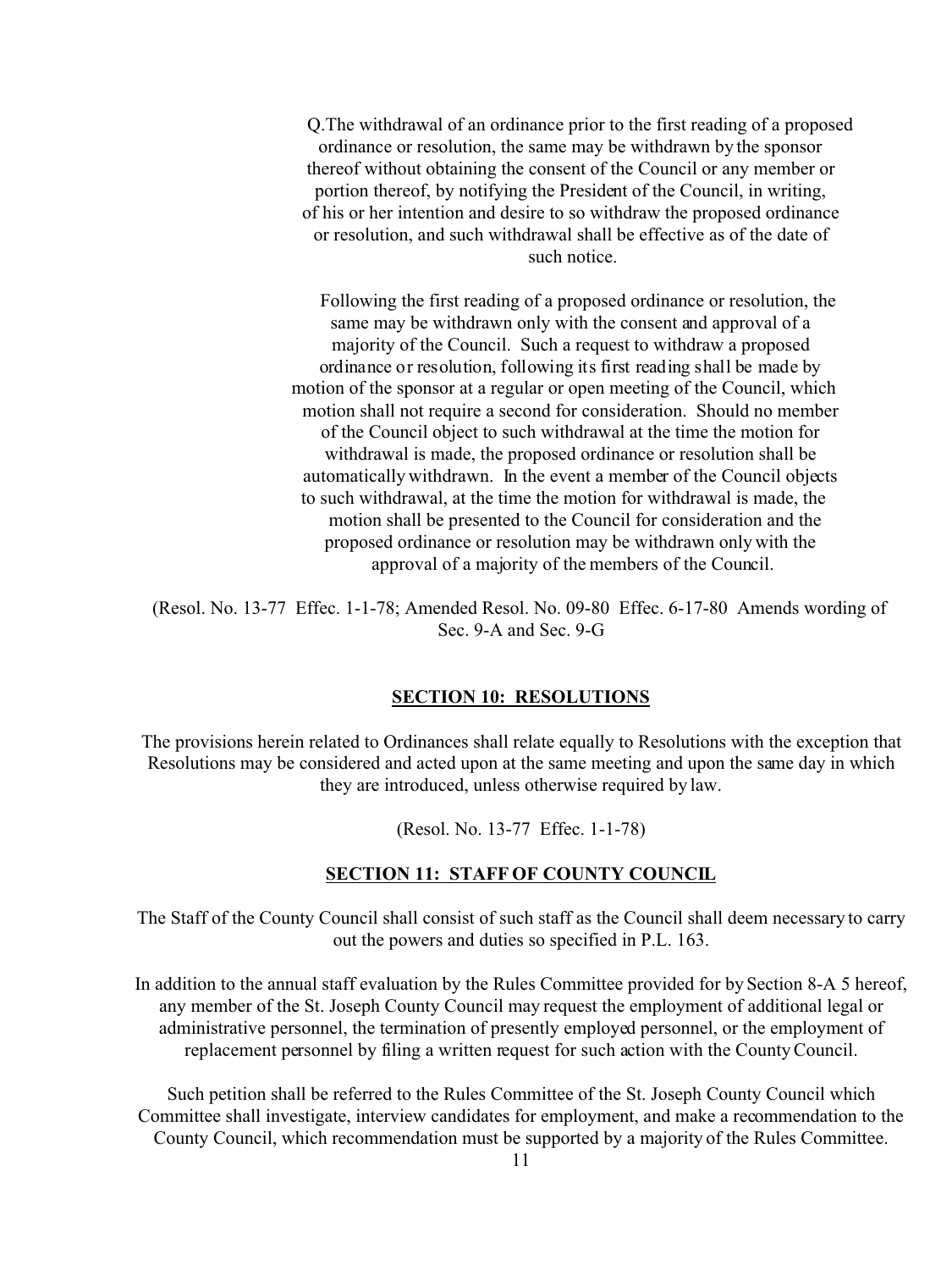No additional personnel may be employed, no personnel may be terminated, no replacement personnel may be employed, no permanent changes in staff duties may be imposed, and no increase or reduction in compensation may be made concerning the Staff of the St. Joseph County Council until said County Council has received the report of the Rules Committee set forth above and until such personnel action has been approved by a majority of the members of the St. Joseph County Council.

(Resol. No. 13-77 Effec. 1-1-78; Resol. No. 11-83 Effec. 12-6-83)

#### **SECTION 12: GOVERNING RULES OF ORDER**

The procedures of the St. Joseph County Council in considering the voting upon any proposed item of legislation, or any motion, and relating generally to the conduct of its meetings, both regular and special, shall unless otherwise specified herein, or as governed by Burns Indiana Statutes Annotated, be governed by the provisions of ROBERTS RULES OF ORDER REVISED, the provisions of these rules shall prevail.

(Resol. No. 13-77 Effec. 1-1-78)

#### **SECTION 13: PRECEDENCE OF STATE STATUTES**

Should any section of this Resolution be held in conflict with State Law, no other section or sections shall be affected, and they shall be considered in full force and effect.

(Resol. No. 13-77 Effec. 1-1-78)

#### **SECTION 14: VOTING**

Each member of the St. Joseph County Council has been duly elected to office by the citizens of St. Joseph County within his or her district. As such elected official for St. Joseph County, and the citizens within his or her district, it behooves each member to cast his or her vote on any issue presented before the Council, at any of its meetings.

> A.Abstaining from voting-- Shall only be allowed when a member desiring to abstain has or may have a direct personal or monetary interest in the outcome of the vote in question, or where some other conflict of interest exists or may exist which could be construed as affecting said member's vote upon the issue in question. Such abstention from voting shall then only be allowed upon the approval of such abstention by majority of the members of the Council present.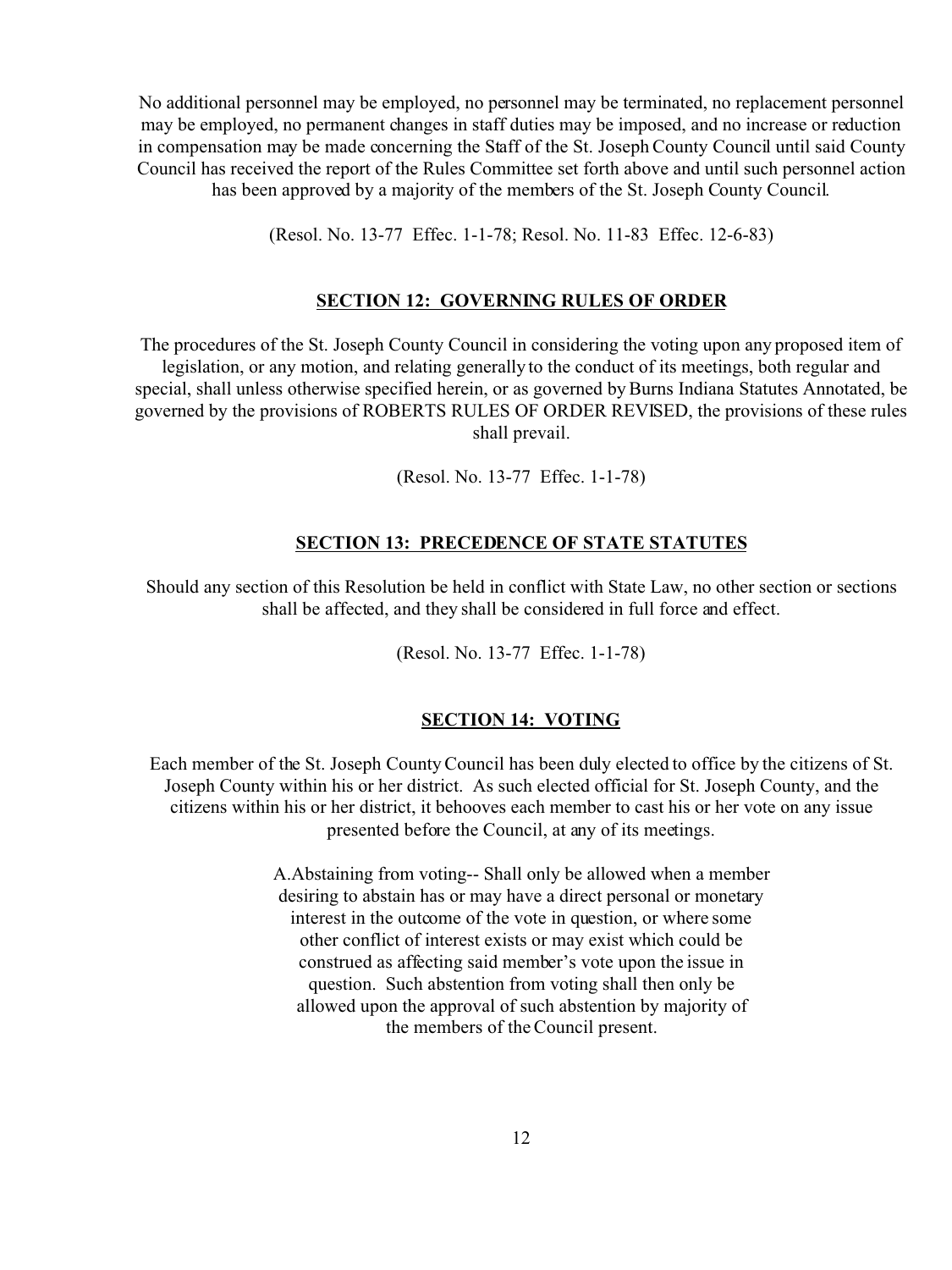B.Voting on Questions Affecting Oneself-- Nothing contained herein shall be construed as preventing a member from voting on an issue in which he or she has a direct personal interest. Neither shall the rule on abstaining from voting on a question of direct personal interest mean that a member is prevented from voting for himself or herself for an office or other position to which members generally are eligible, nor from voting when other members are included with him or her in a motion.

C.Changing One's Vote-- A member has the right to change his or her vote up to the time the result is announced; after that he or she can make the change only upon the approval of a majority of the members present, or by the adoption of a motion to grant the permission which shall be undebatable.

D.Methods of Voting on Motions-- The method of voting on any issue shall be at the discretion of the presiding officer, at the time the vote is called for; provided, however, that any member of the Council shall have the right to request a roll call vote on any issue, which request shall be granted if supported and approved by a majority of the members present and voting.

1.By Roll Call - upon the direction of the presiding officer, each member shall be called by the Clerk to voice his or her vote, with either a yes, aye, no or nay on any issue.

2.By Voice - the presiding officer shall call for a unison vote designating either a yes or no, or an aye or nay vote.

3.By Show of Hands - an alternate method that can be used in place of a voice vote if no member objects.

 E.Verifying a vote – Upon final calculation of any vote as announced by the presiding officer other than by a voice vote shall be called audibly by the Clerk, to the presiding officer, who then will finalize the vote with his announcement of same, as called by the Clerk.

F.Absentee Voting – The right to vote is limited to members of the Council who are actually present at the time the vote is taken in any scheduled meeting, either regular or special.

G.Tie Vote – If a vote for passage or denial of a proposed ordinance or resolution ends in a tie vote, the ordinance or resolution shall return to committee. (Resol. No. 03-96 (part) Effec. 1-9-96; Resol. No. 02-78 Effec. 6-13-78)